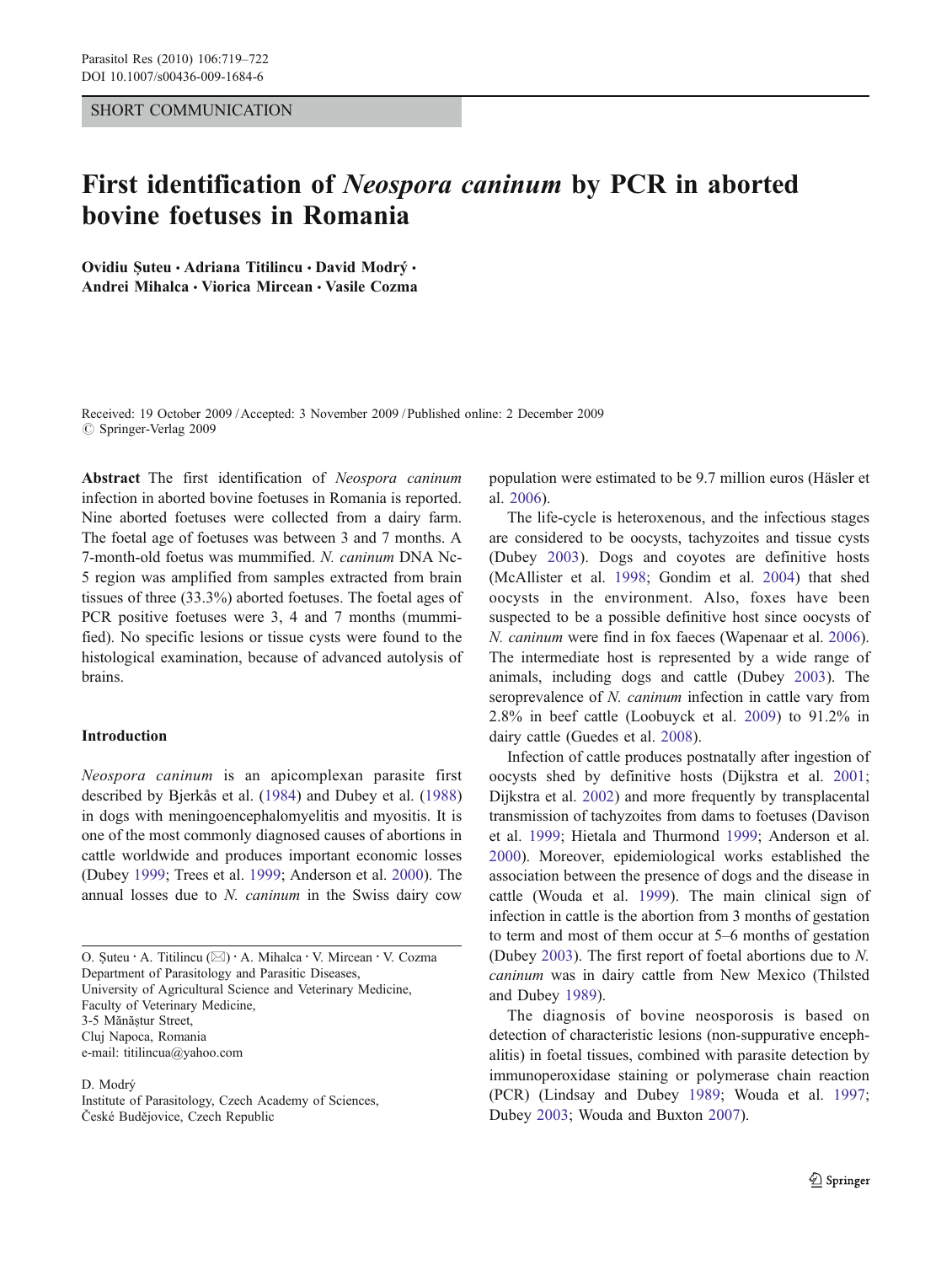In Romania, the reports regarding the N. caninum are limited to three epidemiological studies in dogs and cattle (Ionescu et al. [2003](#page-2-0); Şuteu et al. [2005;](#page-3-0) Gavrea et al [2008](#page-2-0)).

# Materials and methods

#### Samples

In 2006, nine aborted bovine foetuses (with 3 to 7 months of age) were obtained from a dairy farm located in the centre of Romania. The foetuses were necropsied and samples of brain were collected in double. The former sets of samples were fixed in 10% neutral buffered formaldehyde. Fixed tissues were embedded in paraffin, sectioned, stained with haematoxylin and eosin and examined by light microscopy for the presence of lesions and parasites. The latter sets of brain samples were stored at −80°C for PCR analysis.

## DNA extraction

DNA extraction was performed with a NucleoSpin tissue kit (Macherey-Nagel). After thawing, 25 mg of brain tissue were homogenised and suspended in 180 μl of Buffer T1 and 25 μl proteinase K, mixed by vortexing followed by incubation at 56°C for 3 h. After incubation, it was added 200 μl of Buffer B3 solution, mixed by vortexing and incubated for 10 min at 70°C. After the second incubation to the lysate was added 210 μl ethanol, mixed by vortexing and transferred into the NucleoSpin column. The column was centrifuged at 11.000 rpm for 1 min at room temperature. The NucleoSpin column was transferred in a new collection tube and added 500 μl of Buffer BW, followed by a new centrifugation, addition of 600 μl buffer B5 and centrifugation. Finally, the DNA was eluted from column by centrifugation with 150 μl of elution buffer BE prewarmed at 70°C. The DNA was stored at −20°C till using.

## PCR

PCR was performed with the *N. caninum*-specific primers Np6+/Np21+ amplifying Nc-5 region (Müller et al. [1996](#page-3-0)). Nc-1 strain was used as positive and brain tissue from a free mouse as negative controls. Each reaction mixture of 25 μl contained 25 pM of each primer and 1 μl of DNA. The amplification was performed in Tpersonal-Biometra termocycler. The cycling parameters for the amplification consisted of an initial denaturation at 94°C for 5 min, followed by 40 cycles of denaturation (94°C, 1 min.), annealing ( $63^{\circ}$ C, 1 min.) and extension ( $74^{\circ}$ C, 3.5 min), with a final extension at 74°C for 10 min. The PCR products were electrophoresed on a 1.5% agarose gel and observed for the presence of the specific fragment (337 bp) under UV light.



Fig. 1 Frequency distribution of aborted bovine foetuses according to the month of gestation

## Results

The frequency distribution of aborted bovine foetuses is presented in histogram 1. The foetal age of foetuses was between 3 and 7 months, and most of the foetuses were 3 to 5-month-old. 7-month-old foetus was mummified (Fig. 1). Because of advanced autolysis of brains, no specific lesions or tissue cysts were found to the histological examination.

Nc-5 fragments of the expected size (about 337 bp) were amplified from the brain tissue of three foetuses (Fig. 2). The foetal ages of PCR positive foetuses were 3, 4 and 7 months (mummified).

## **Discussions**

This is the first report of N. caninum indentification by PCR in brain tissues of aborted bovine foetuses in Romania. At the VIIIth International Coccidiosis Conference have been establish that histological, immunohistochemical and molecular detection assays are of outstanding



Fig. 2 PCR product of Nc-5 fragment amplified with primer pair Np21+ and Np6+. Lanes 1 and 17, 1 kb DNA ladder; lane 16, negative control (brain tissue from a free mouse); lane 15, positive control (tachyzoites of Nc-1 strain); lanes  $2-4$ , 6, 8 and  $10-13$ , brain tissues collected from aborted bovine foetuses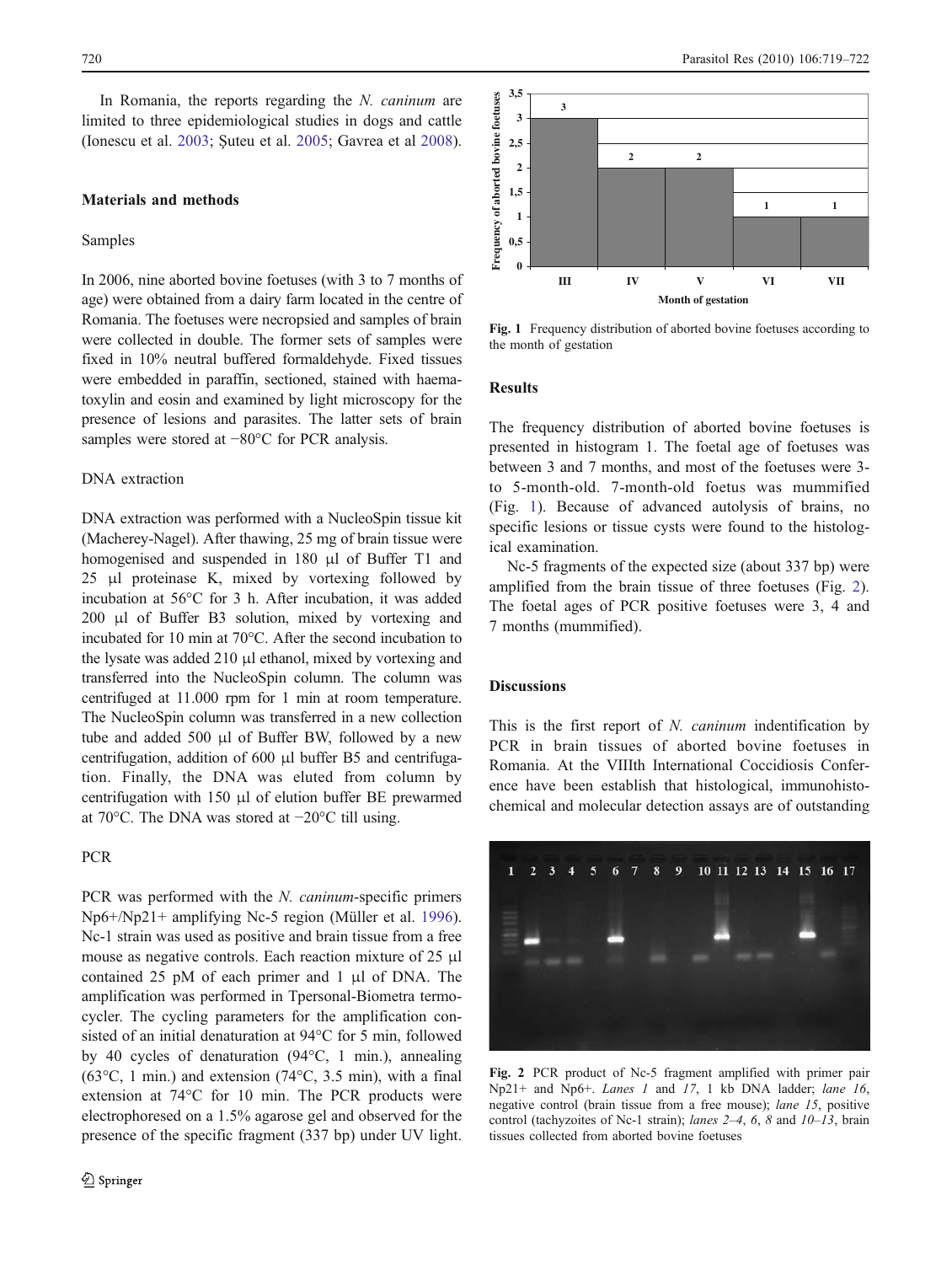<span id="page-2-0"></span>importance for the examination of tissues of aborted foetuses. While histology and immunohistochemistry allow direct assessment of pathomorphological changes caused by infection, molecular detection assays such as PCR are superior because of higher sensitivity and specificity in identifying N. caninum in foetal tissues (Jenkins et al. 2002). Baszler et al. (1999) indicated a detection limit in PCR, in the range of 20 to 40 tachyzoites in 20 mg of bovine brain tissue, a sensitivities of 100% for formalin-fixed, paraffin-embedded brain tissue (13 of 13 true-positive foetuses were PCR positive) and 77% for fresh brain (ten of 13 true-positive foetuses were PCR positive) and a specificities of 94% for formalin-fixed paraffin-embedded brain tissue (one to 16 true-negative foetuses were PCR positive) and 100% for fresh brain (0 of 13 true-negative foetuses were PCR positive). The same authors concluded that the PCR is more sensitivity than IHC. Also, it was reported a fair agreement between PCR and histopathology  $(k=0.312)$ , PCR being more sensitive (Medina et al. [2006](#page-3-0)).

In our study, in 33.3% of aborted foetuses (3/9) was identified N. caninum DNA in brain tissues by PCR. The prevalence obtained by us was the same as reported in Iran (Sadrebazzaz et al. [2007](#page-3-0); Razmi et al. [2007\)](#page-3-0). A lower prevalence by PCR was reported in China (25%) (Zhang et al. [2007\)](#page-3-0), in Spain (15.3%) (Pereira-Bueno et al. [2003](#page-3-0)), in Swiss (21%) (Sager et al. [2001](#page-3-0)) and in Brasil (23%) (Corbellini et al. 2006). A different prevalence was related in Mexico, where 35 (80%) aborted foetuses among 44 were detected infected by N. caninum using PCR (Medina et al. [2006\)](#page-3-0). Abortions in cattle caused by N. *caninum* occur at  $5-$ 6 months of gestation, and cows may abort from 3 months of gestation to term. Foetuses may die in utero, resorbed, mummified, autolysed or stillborn (Dubey 2003). In our case, the foetal age of foetuses was between 3 and 7 months, and the positive ones were 3, 4 and 7 months. Also, the 7 month-old foetus positive by PCR was mummified.

Foetal brain is the most affected organ (Dubey 2003), and the lesions are represented by focal encephalitis with necrosis and non-supurative inflammation (Barr et al. 1991). In our study, any specific lesions or tissue cysts were found to the histological examination because of advanced lyses. Pescador et al. [\(2007](#page-3-0)) indicated that when foetal brain is autolysed, the lung may be used for the presumptive diagnosis of N. caninum infection.

In Romania, the seroprevalence of N. caninum infection in cattle range between 33.7% (Ionescu et al. 2003) and 56.2% (Gavrea et al 2008) and in shelter dogs, 12.3% (Şuteu et al. [2005\)](#page-3-0). Further investigation is needed for epidemiological status of bovine neosporosis in dairy cattle in our country.

#### References

- Anderson ML, Andrianarivo AG, Conrad PA (2000) Neosporosis in cattle. Anim Reprod Sci 60–61:417–431. doi[:10.1016/S0378-](http://dx.doi.org/10.1016/S0378-4320(00)00117-2) [4320\(00\)00117-2](http://dx.doi.org/10.1016/S0378-4320(00)00117-2)
- Barr BC, Conrad PA, Dubey JP, Anderson ML (1991) Neospora-like encephalomyelitis in a calf: pathology, ultrastructure, and immunoreactivity. J Vet Diagn Invest 3:39–46
- Baszler TV, Gay LJC, Long MT, Mathison BA (1999) Detection by PCR of Neospora caninum in fetal tissues from spontaneous bovine abortions. J Clin Microbiol 37(12):4059–4064
- Bjerkås I, Mohn SF, Presthus J (1984) Unidentified cyst-forming sporozoon causing encephalomyelitis and myositis in dogs. Z Parasitenk 70:271–274
- Corbellini LG, Pescador CA, Frantz F, Wunder E, Steffen D, Smith DR, Driemeier D (2006) Diagnostic survey of bovine abortion with special reference to Neospora caninum infection: importance, repeated abortion and concurrent infection in aborted fetuses in Southern Brazil. Vet J 172:114–120
- Davison HC, Otter A, Trees AJ (1999) Estimation of vertical and horizontal transmission parameters of Neospora caninum infections in dairy cattle. Int J Parasitol 29:1683–1689
- Dijkstra T, Barkema HW, Eysker M, Wouda W (2001) Evidence of post-natal transmission of Neospora caninum in Dutch dairy herds. Int J Parasitol 31:209–215
- Dijkstra T, Barkema HW, Eysker M, Hesselink JW, Wouda W (2002) Natural transmission routes of Neospora caninum between farm dogs and cattle. Vet Parasitol 105:99–104
- Dubey JP (1999) Recent advances in Neospora and neosporosis. Vet Parasitol 84:349–367
- Dubey JP (2003) Review of Neospora caninum and neosporosis in animals. Korean J Parasitol 41:1–16
- Dubey JP, Carpenter JL, Speer CA, Topper MJ, Uggla A (1988) Newly recognized fatal protozoan disease of dogs. J Am Vet Med Assoc 192:1269–1285
- Gavrea R, Titilincu A, Mircean V, Cozma V (2008) Seroprevalence of neosporosis in cattle from a dairy farm in center of Romania. Scient Parasitol 2:26–30
- Gondim LFP, Mc Allister MM, Pitt WC, Zemlicka DE (2004) Coyotes are definitive hosts of Neospora caninum. Int J Parasitol 34:159– 161
- Guedes MH, Guimarães AM, Rocha CM, Hirsch C (2008) Frequency of anti-Neospora caninum antibodies in cows and fetuses from Municipalities of southern Minas Gerais. Rev Bras Parasitol Vet 17(4):189–194
- Häsler B, Regula G, Stärk KD, Sager H, Gottstein B, Reist M (2006) Financial analysis of various strategies for the control of Neospora caninum in dairy cattle in Switzerland. Prev Vet Med 77(3–4):230–253
- Hietala SK, Thurmond MC (1999) Postnatal Neospora caninum transmission and transient serologic responses in two dairies. Int J Parasitol 29:1669–1676
- Ionescu V, Popa E, Moldoveanu D (2003) Neosporoza la bovine. Rev Rom Parazitol XIII(1):125–126
- Jenkins M, Baszler T, Björkman C, Schares G, Williams D (2002) Diagnosis and seroepidemiology of Neospora caninum-associated bovine abortion. Int J Parasitol 32(5):631–636
- Lindsay DS, Dubey JP (1989) Immunohistochemical diagnosis of Neospora caninum in tissue sections. Am J Vet Res 50:1981–1983
- Loobuyck M, Frössling J, Lindberg A, Björkman C (2009) Seroprevalence and spatial distribution of Neospora caninum in a population of beef cattle. Prev Vet Med 92(1–2):116–122
- McAllister MM, Dubey JP, Linsday DS, Jolley WR, Wills RA, McGuire AM (1998) Dogs are definitive hosts of Neospora caninum. Int J Parasitol 28:1473–1478

Acknowledgments This study was financially supported by the Ministry of Education, Research and Inovation from Romania (grant PNII PC 52-177/2008).